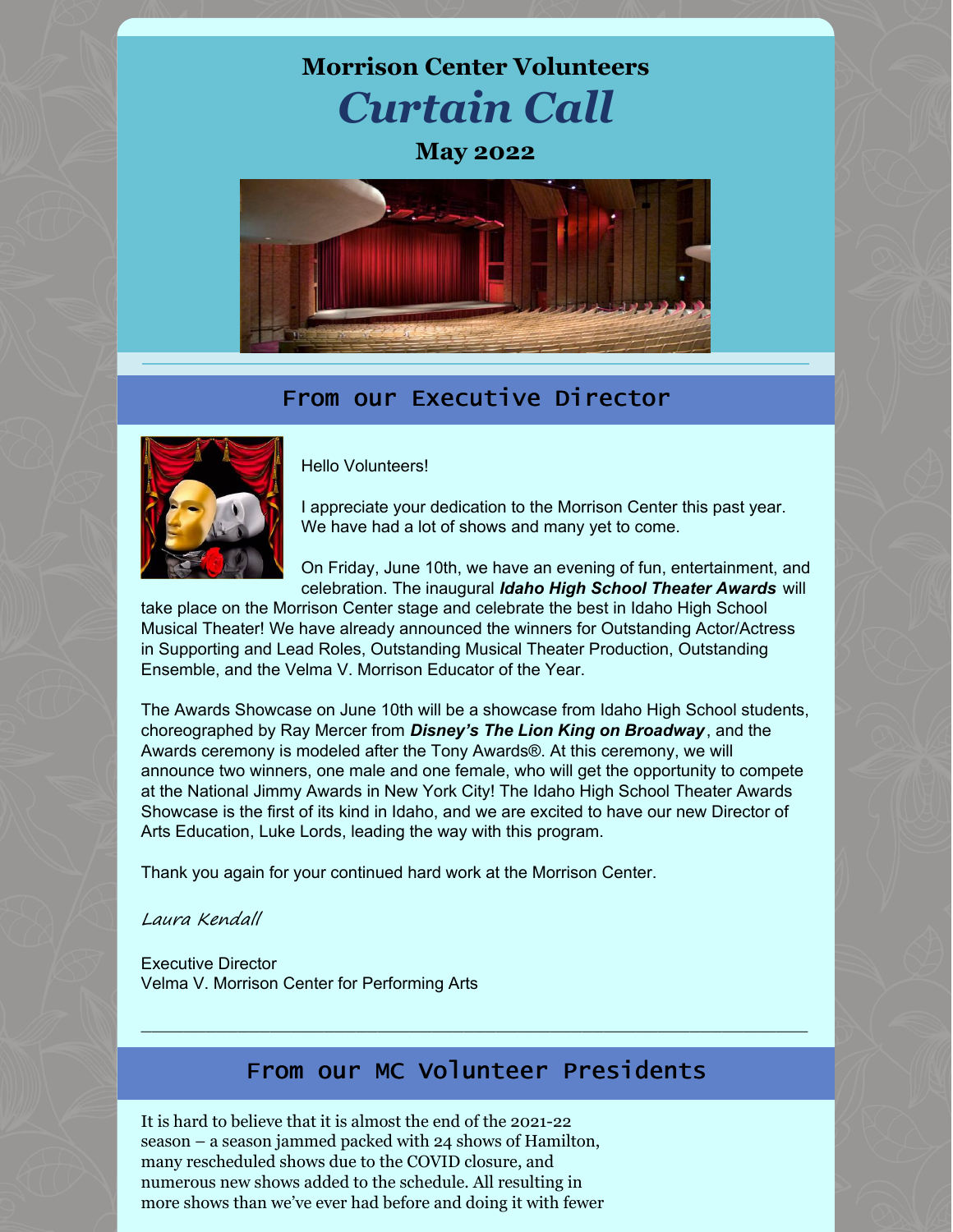volunteers. Thank you for going the extra mile and doing your part to create a positive experience for our Morrison Center patrons. Needless to say, it has been a difficult year in many ways, but we remained flexible, and we DID IT!

The good news…we have a lighter schedule this summer in July and August. We have no shows scheduled from August 8- Sept 7. However, that doesn't mean that something won't get booked, but for now the MC has it closed for production upgrades.



In September, we kick off the 2022-23 Broadway Series with Come from Away, followed by Jesus Christ Superstar in October, Hairspray in March, Pretty Woman in April, and Aladdin in June. You can count on the schedule once again being packed with great entertainment. But for now, we are focusing on finishing this season with a bang! Broadway's Dear Evan Hansen is June 21-26, and we still need lots of help covering those shows.

We are looking forward to seeing all of you at the Annual Dinner as we celebrate a year well done! Hopefully, everyone has RSVP'd with your dinner selection for our Annual Banquet and Business Meeting on Sunday, June 12<sup>th</sup> at the beautiful Stueckle Sky Center at Albertson's Stadium. The deadline is May  $31<sup>st</sup>$ . Please contact the MCV Receptions Committee at [rsvp@velmasangels.org](mailto:rsvp@velmasangels.org) or call Carol McGee at 208-631-8515 if you need help, you can also click [HERE](http://events.constantcontact.com/register/event?llr=q64sj8wab&oeidk=a07ej5qw6fq4335aa80) to RSVP. Remember, if you RSVP and do not attend the dinner, we still must pay for your meal. If something comes up that you cannot attend, please call Carol to cancel.

As part of our Annual Business Meeting, we will be voting on a few proposed Bylaw changes that will help the Board function more efficiently. You will receive a blast the week of May 23rd explaining these changes. We will also be electing our 2022-23 officers. Please see Slate of Officers article below.

Also, you probably have heard, we are implementing on-line membership renewals and are encouraging everyone to renew prior to the annual dinner. If you do so, your 2022-23 parking passes will be ready to be picked up at the dinner. If you have any questions regarding membership, please contact Felicity at [membership@velmasangels.org](mailto:membership@velmasangels.org).

This is our last newsletter as your Presidents. We are honored to have served as your Presidents as we navigated the COVID closure and all the changes that came with reopening in September. Thank you for your suggestions, your flexibility, and your commitment to the Morrison Center Volunteers. Most of all, thank you for your continual support and encouragement. It has been a team effort!

We believe*… How You Do Anything, Is How You Do Everything!*

In Joy and Gratitude, Rick & Elaine Grossaint MCV Co-Presidents, 2020-22

## Are we really halfway through the year? Jessica Morse

\_\_\_\_\_\_\_\_\_\_\_\_\_\_\_\_\_\_\_\_\_\_\_\_\_\_\_\_\_\_\_\_\_\_\_\_\_\_\_\_\_\_\_\_\_\_\_\_\_\_\_\_\_\_\_\_\_\_\_\_\_\_



*Are we really halfway through the year?*

All I can say is THANK YOU! It has been a whirlwind year and busy. We have had sold-out shows, double-shows, cancellations, student performances, etc. If we thought 2020 was the year the

world shut down, 2022 is the year everything opened back up. Your willingness to adapt to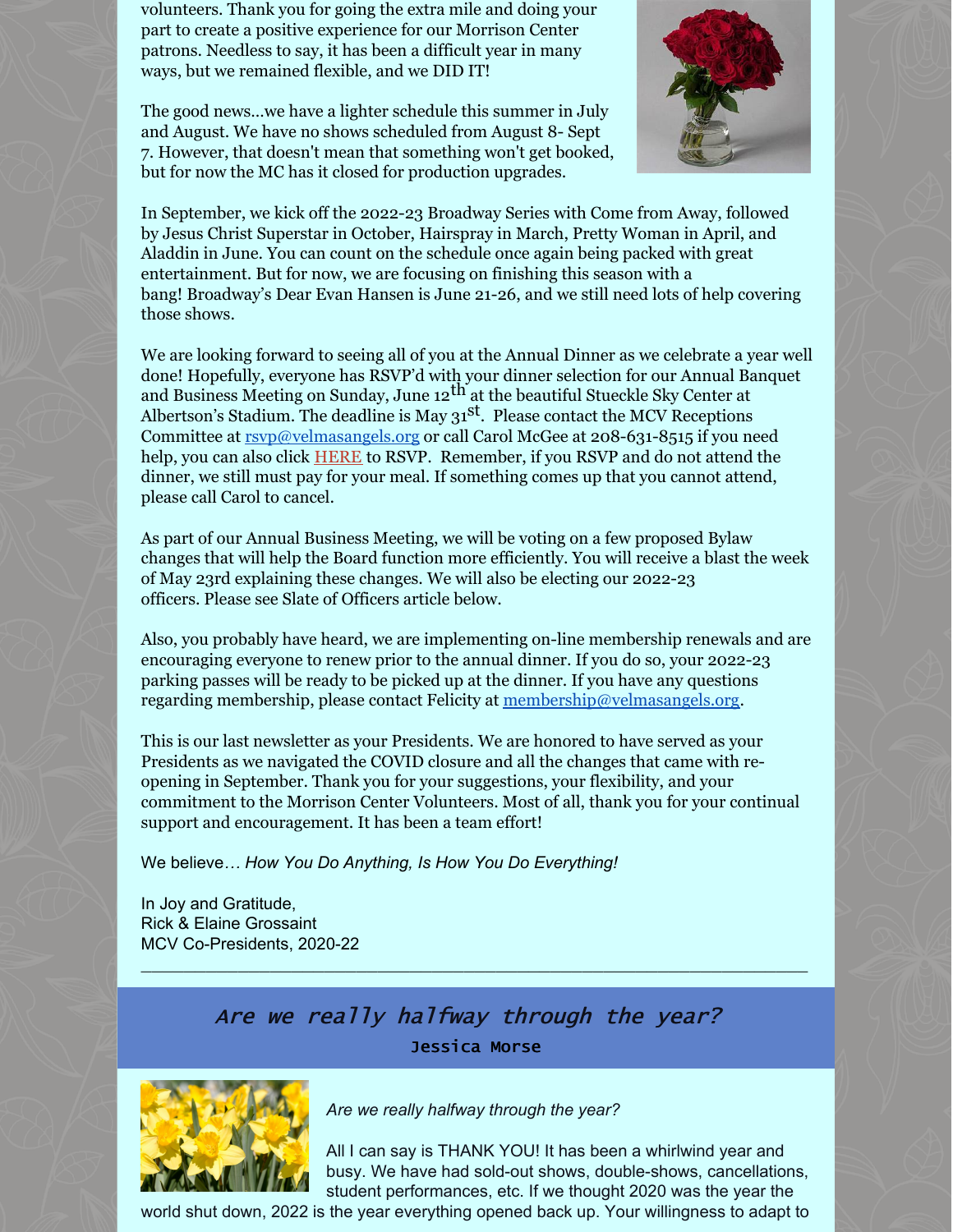the changing protocols, masks/no-masks, concessions on/concessions off continues to impress me. Thank you. It is no easy feat making changes on the fly, all while staying positive and contributing to a welcoming environment, and you all have done this seamlessly.

We are at the halfway point and have a great season to come. June we close out our 2021-2022 Broadway in Boise season with *Dear Evan Hansen.* We soon will be announcing our MC Presents Series that will include something for everyone. And, of course, let's not forget about the legendary performance just announced, Bob Dylan, in June.

Thank you again for all you do at the Morrison Center. We appreciate you!

Jessica Morse Venue Services Manager

# 2022-23 Slate of Officers

We are excited to present our Slate of Officers for the upcoming year that will be voted on at our Annual Dinner and Business Meeting, June 12<sup>th</sup>.



**President – Kim Krutz**

Kim has served in lots of different roles during her past 13 years as a MC volunteer. Besides being an usher, she has served as the Newsletter Editor, MCV Board Secretary, and is the current Vice President. Last year, Kim retired from a 38 year career as a nurse. While at St. Luke's, Kim was a clinical nurse specializing in orthopedics. Because of her position, she has experience developing policies and procedures and educating others. For fun, she enjoys playing games and celebrating with friends and family, traveling, hiking, making cards, and attending musical programs. Kim loves the buzz of excitement before each MC performance.



**Vice President – Sue Bolen**

Sue has been a volunteer at the Morrison Center since 1992. She remembers joining the volunteers because of the opportunities it provided to participate and see things that she otherwise would have never been able to do being a single parent. Today, you will most likely find her behind the Hearing Assistance counter. It is the perfect place for her since she considers herself a people person and loves to watch and interact with the wide range of people who visit the Morrison Center. Sue has a long history with the Episcopalian Church providing leadership skills at the local, state, and international levels.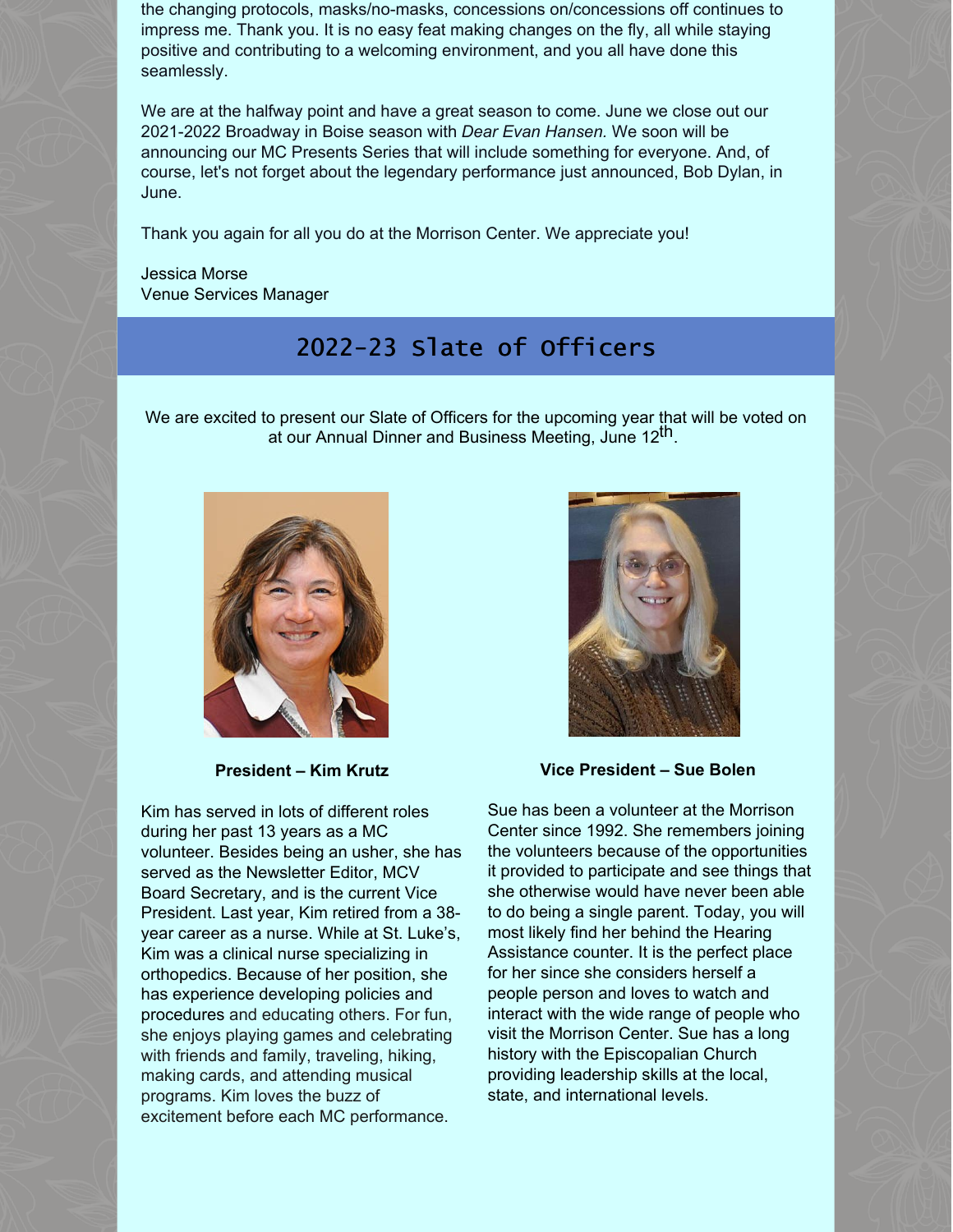

**Secretary – Kristen Jacobs**

This will be Kristen's second term as the MCV Board Secretary. She started volunteering at the Morrison Center at the end of 2004. Initially, it was something she did with her mother-in-law and now she volunteers with her husband. She has also been an Usher scheduler for about seven years. In her early career she worked as a CPA in the public accounting field. Now she works for Oracle. She has been with Oracle for 22 years and is based in San Francisco but works from a home office here in Boise. She also plays as much tennis as possible, beads, and volunteers with the Idaho Foodbank and Boise Adaptive Recreation.



**Treasurer – Regina Smith**

This is Regina's first year as a volunteer at the MC, and she has jumped in with both feet, first as an usher and now also as your next Treasurer. Regina retired from a 20 year career as a Quick Books Instructor with her primary means of commute being airports. She also has an accounting degree and loves to fix things, make things right, and considers herself a perfectionist. Regina and her husband moved to Boise in 1996 from Maryland. She has always loved the theater and entertainment and enjoyed the availability on the East Coast. She remembers coming to the Morrison Center and talking with a door usher about their experiences and thought this might be a wonderful way for her to enjoy the theater once again from a different view. She especially loves interacting with the Patrons.

#### Membership Update Felicity Arnold



**Please welcome the following new members who joined between February 1st and April 30th**

- Virginia Bruce Christine Drick Suzanne Flanegan Warren Greaves Sharon Keeler Cathy Lewis Seamus & Lisa Madigan Vince Matthews (returning volunteer)
- Patty Moulton Alan & Donna Porter Carol Reagle Woody Richards James Richardson Amanda Sills Maria Tapias Nancy Walker

#### **Membership Renewals for Next Season**

It is time to renew your membership for the 2022-23 season.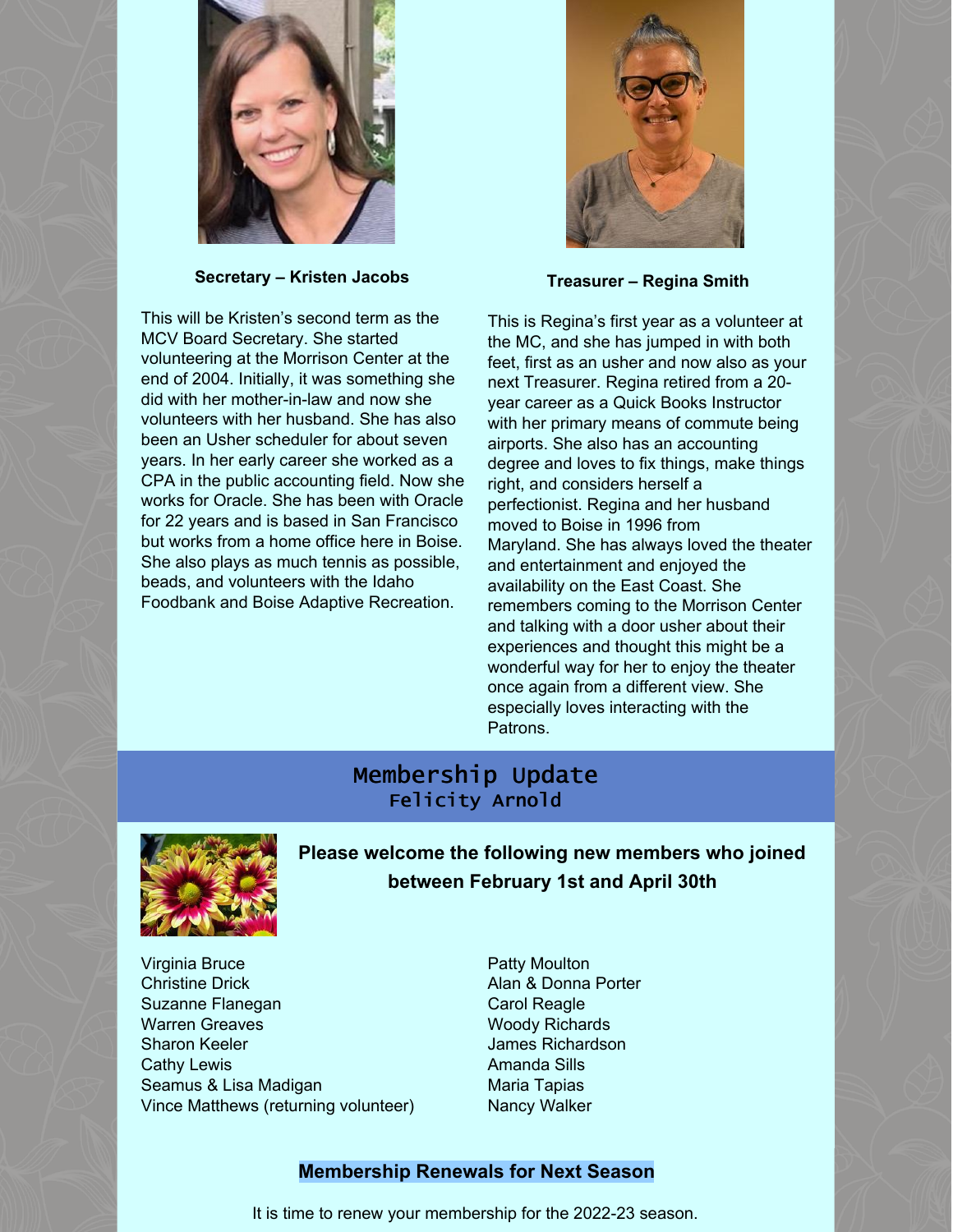NOTE: There will be NO membership renewals at the Annual Meeting and Dinner this year.

EMERITUS members should contact [membership@velmasangels.org](mailto:membership@velmasangels.org) or call 208-342- 2821 to renew

ALL OTHER MEMBERS should have received an e-mail from Constant Contact inviting them to renew

This year, in addition to mailing in renewals, we have added some online options.

- 1. Complete a form online and pay with a personal PayPal account
- 2. Complete a form online and pay with a card via PayPal (no personal PayPal account needed)
- 3. Complete a form online and mail in a check

The online options do allow members in the same household to renew in a single transaction.

There is a small fee for options 1 and 2 - \$0.75 for the first member, plus \$0.25 for each additional family member.

If you haven't already renewed for 2022-23 you may use either of the following links:

#### Complete **ONLINE [RENEWAL](http://events.constantcontact.com/register/event?llr=q64sj8wab&oeidk=a07ej2n5b2aacf6b105) NOW**

Download a renewal form **[HERE](https://files.constantcontact.com/0bf7996b501/9178568a-4a14-4aa0-b117-9364ac117057.pdf?rdr=true)**

Felicity Arnold Membership Chair



We are always looking for new ideas of inexpensive volunteer treats. If you have any suggestions, please add them to the Suggestion Box in the Founder's Room. Thank you.

### Usher Corner Sue Payne & Marylou Ragan



Marylou and I are so pleased so many Ushers are back working the shows at the Morrison Center. We also welcome all the new ushers who have joined us,

We really do appreciate you as we have had so many shows this fall and winter including some comedians whose language is not

always as pleasant as it could be.

However, these shows along with the sale of refreshments bring in money to the Morrison Center so they can continue to help support our local programs from the Boise Philharmonic and Idaho Ballet and Opera.

We are also very pleased that our volunteers can sit in empty seats in the auditorium to watch the show if the show is not sold out.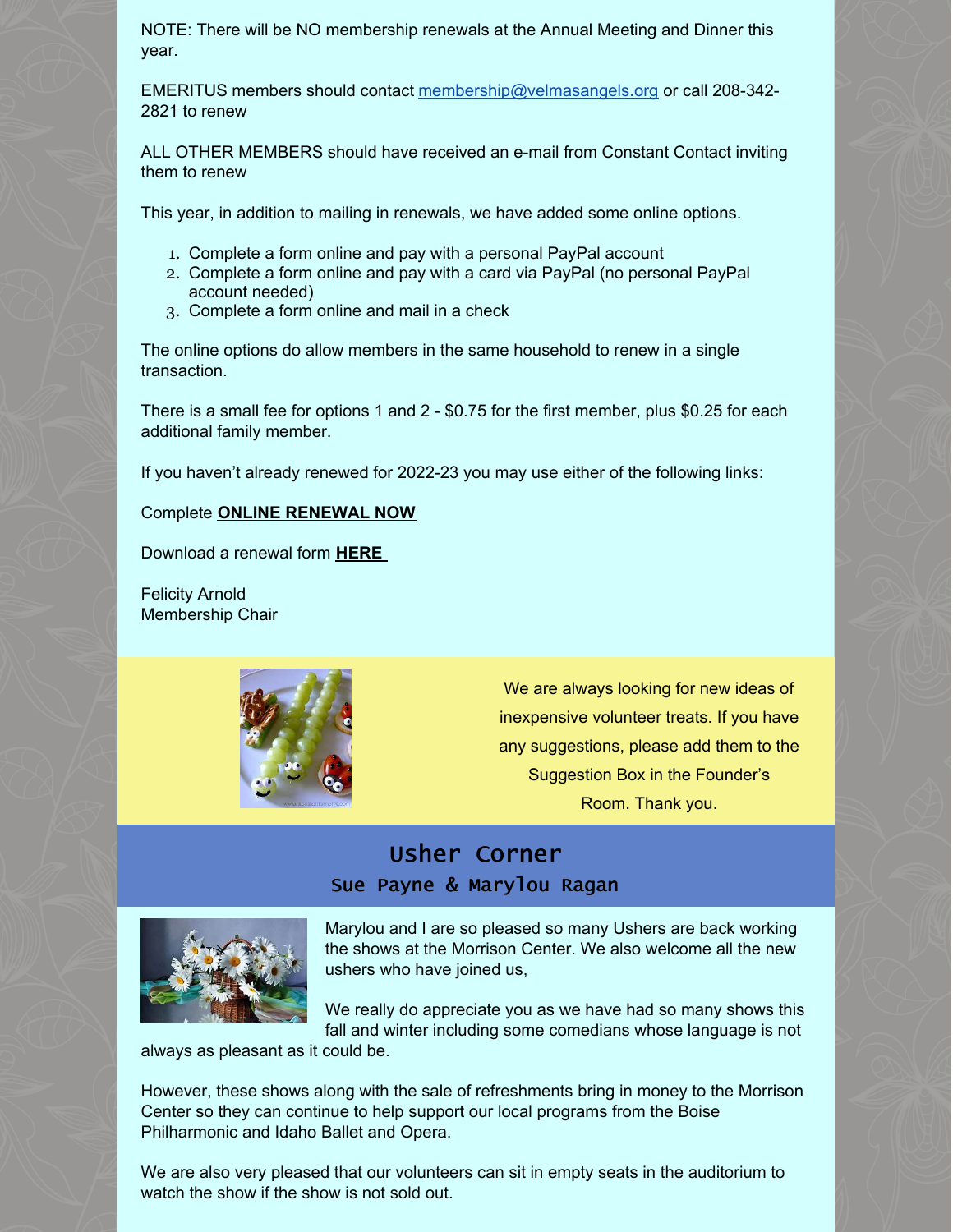A further note about clean-up of the hall is that the ushers do not need to clean up after a show. The only thing we will do is walk the rows for Lost and Found items. Remember to have a plastic glove in your pocket!

One last item: 2 of our Schedulers are retiring so we will need a couple of new ones. If anyone is interested, please come and talk to us.

Sue Payne & Marylou Ragan Usher/Guide Co-Chairs

# Giftshop

#### Mary Christensen

Greetings From the Giftshop!

As we approach the end of a successful year at the Gift Shop it is a good time to look back and reflect on how far we have come. Gift Shop volunteers have given everything they could to ensure success including working on non-show days, through delayed openings, several moves, and adjustments. Success of the Gift Shop depended on them stepping up to a challenge. Their hard work, flexibility, and fortitude is greatly appreciated.

We are appreciative of the Morrison Center staff, both back of house who helped us through the early days of the season, and the front of house who did everything they could to help in our success; all of whom we now consider friends.

The support from all volunteers and the board has also been wonderful, positive and very much appreciated. And finally, thanks to all of you who have shopped during the year!

Wishing you the best summer ever and hope you visit us again soon!

Mary Christensen Gift Shop Chair

## Hearing Assist

Denise Hunt

#### **Hearing Assist is looking for more volunteers.**

We assign audio receiving devices and give out booster seats. Training is on-the-job. Perks of the position are being able to sit down while doing the job and being able to leave early when no receiving units are assigned. If you want to know more, the next time you volunteer, drop by the ticket office where Hearing Assist is located, and talk with the volunteer there to get an overview of the job. Then, if you're interested, contact Denise Hunt at [denisehunt38@gmail.com](mailto:denisehunt38@gmail.com) or call.

Denise Hunt Hearing Assist Scheduler 208-761-4191

### ROSE AWARDS Celebration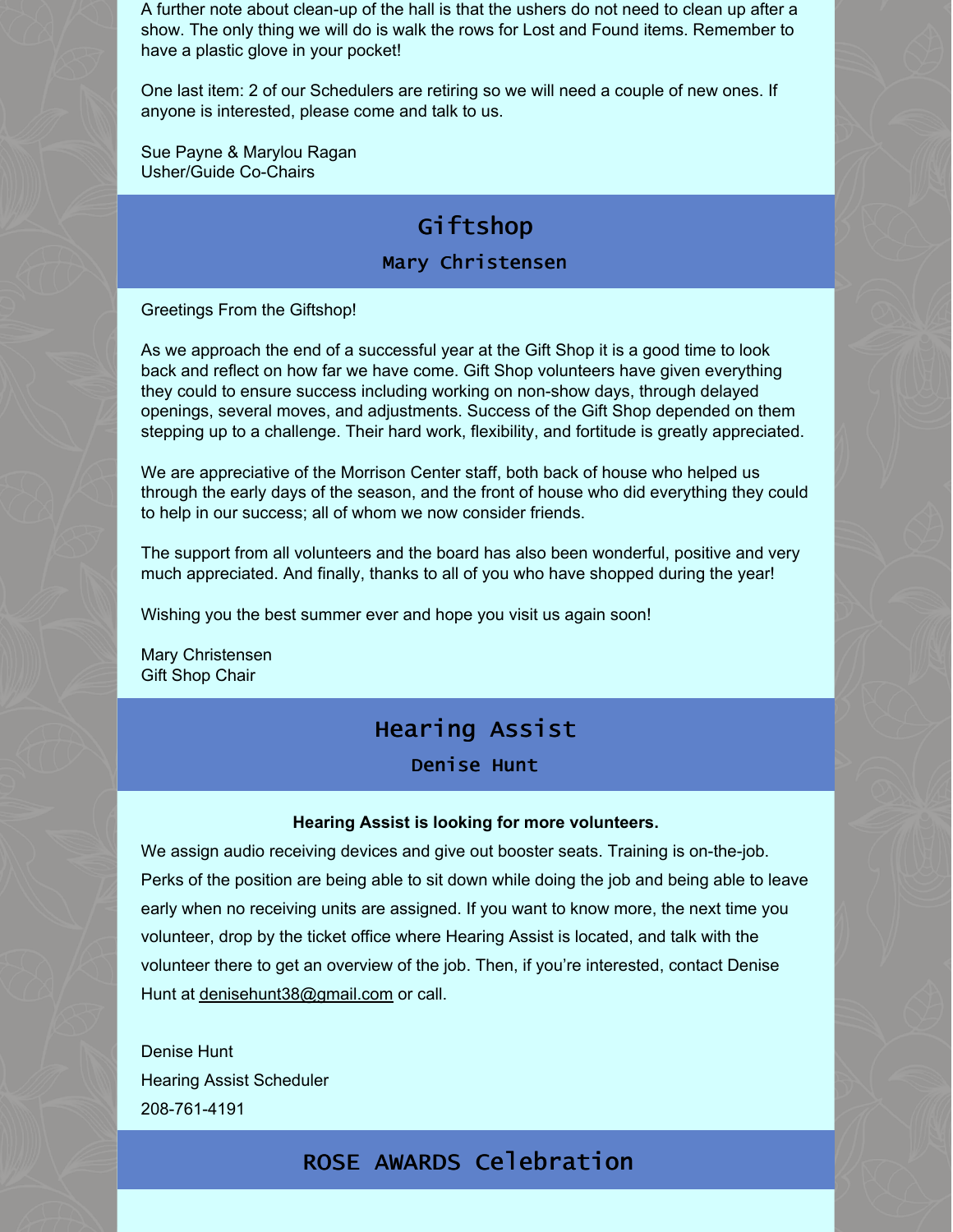

One of our Morrison Center Volunteers was honored as a finalist in the "Volunteer" category in April at the sixth annual Rose Awards Celebration held at Centre on the Grove. The ROSE (Recognition of Service Excellence) Awards honors individuals in the tourism and hospitality industry who positively enhance a visitor's experience during their stay in the Boise area. The Awards cover several categories and are presented to the individual who distinguish themselves through enthusiasm and exemplary service.

> Following was the nomination letter submitted for Rick Grossaint

Rick holds dual roles at the Morrison Center as a volunteer and as a House Manager. This unique role allows Rick insight into our patrons' needs and he consistently brings great ideas to enhance our audience experience at the Morrison Center.

Rick has been a volunteer for the Morrison Center for many years and always brings a great historical perspective while always looking forward towards the future! His positivity and ability to embrace change is infectious and elevates the attitudes of both staff and volunteers.

It has been a tough year in the Events Industry with reopening after an 18-month closure and the changing COVID landscape but Rick approaches each day with a positive outlook and sees challenges as opportunities to improve.

Everyday Rick inspires us with his good work and his positive attitude. He prioritizes the team over self and is supportive and kind with his words. These qualities are invaluable, and we couldn't do it without him.

Thank you, Rick, for representing the Morrison Center Volunteers and being in the top 3 finalist! And thank you to the Morrison Center Staff for recognizing the service of the volunteers and nominating Rick for this honor.

> **Phone** 208-426-1609

**Box Office** 208-426-1110

**Fax** 208-426-3021